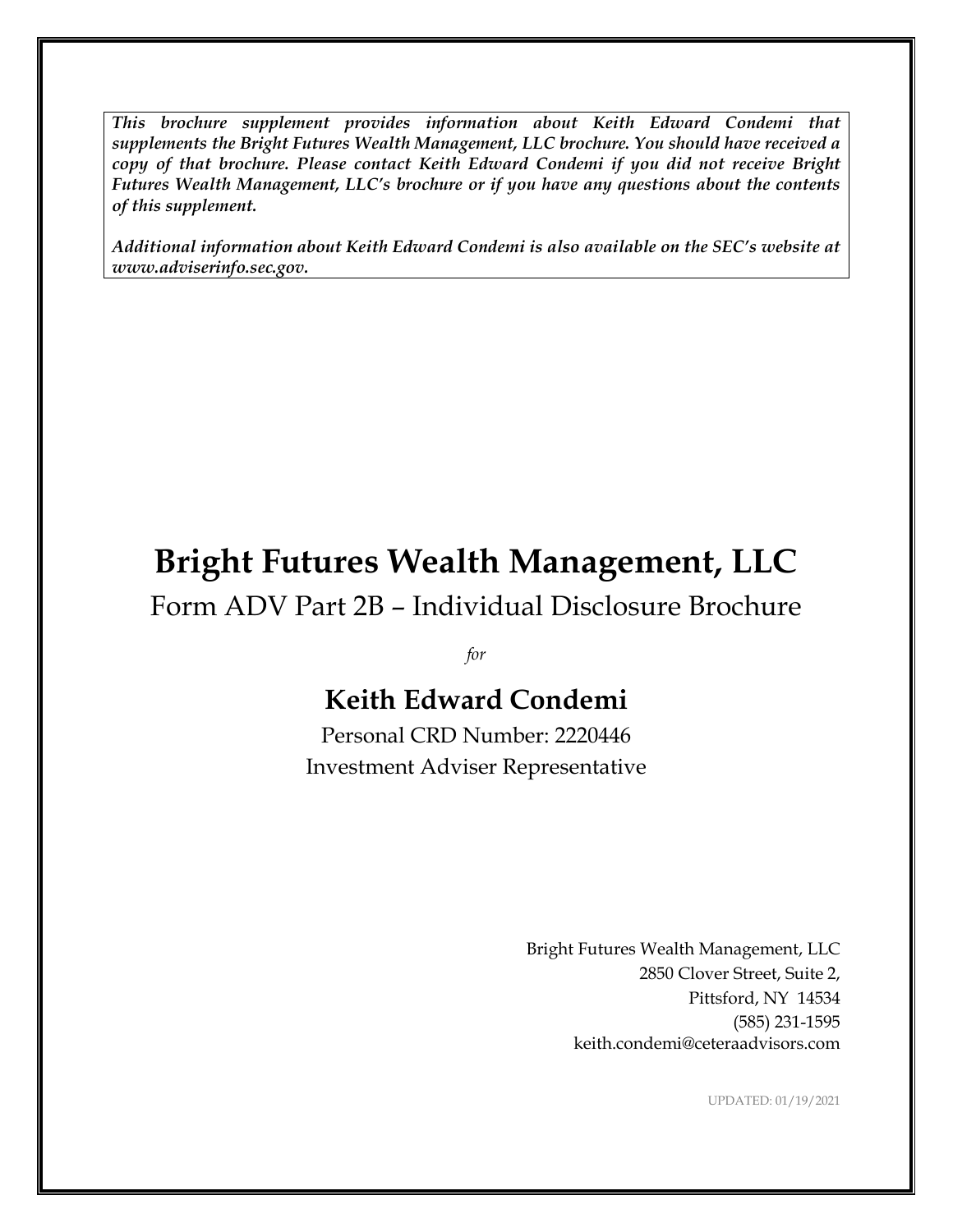# **Item 2: Educational Background and Business Experience**

**Name:** Keith Edward Condemi **Born:** 1964

**Educational Background and Professional Designations:**

### **Education:**

Bachelors Finance, Cornell - 1992

### **Designations:**

### **CFA – Chartered Financial Analyst**

The Chartered Financial Analyst (CFA) charter is a globally respected, graduate-level investment credential established in 1962 and awarded by CFA Institute - the largest global association of investment professionals.

There are currently more than 90,000 CFA charterholders working in 134 countries. To earn the CFA charter, candidates must: 1) pass three sequential, six-hour examinations; 2) have at least four years of qualified professional investment experience; 3) join CFA Institute as members; and 4) commit to abide by, and annually reaffirm, their adherence to the CFA Institute Code of Ethics and Standards of Professional Conduct.

#### **High Ethical Standards**

The CFA Institute Code of Ethics and Standards of Professional Conduct, enforced through an active professional conduct program, require CFA charterholders to:

- Place their clients' interests ahead of their own
- Maintain independence and objectivity
- Act with integrity
- Maintain and improve their professional competence
- Disclose conflicts of interest and legal matters

#### **Global Recognition**

Passing the three CFA exams is a difficult feat that requires extensive study (successful candidates report spending an average of 300 hours of study per level). Earning the CFA charter demonstrates mastery of many of the advanced skills needed for investment analysis and decision making in today's quickly evolving global financial industry. As a result, employers and clients are increasingly seeking CFA charterholders-often making the charter a prerequisite for employment.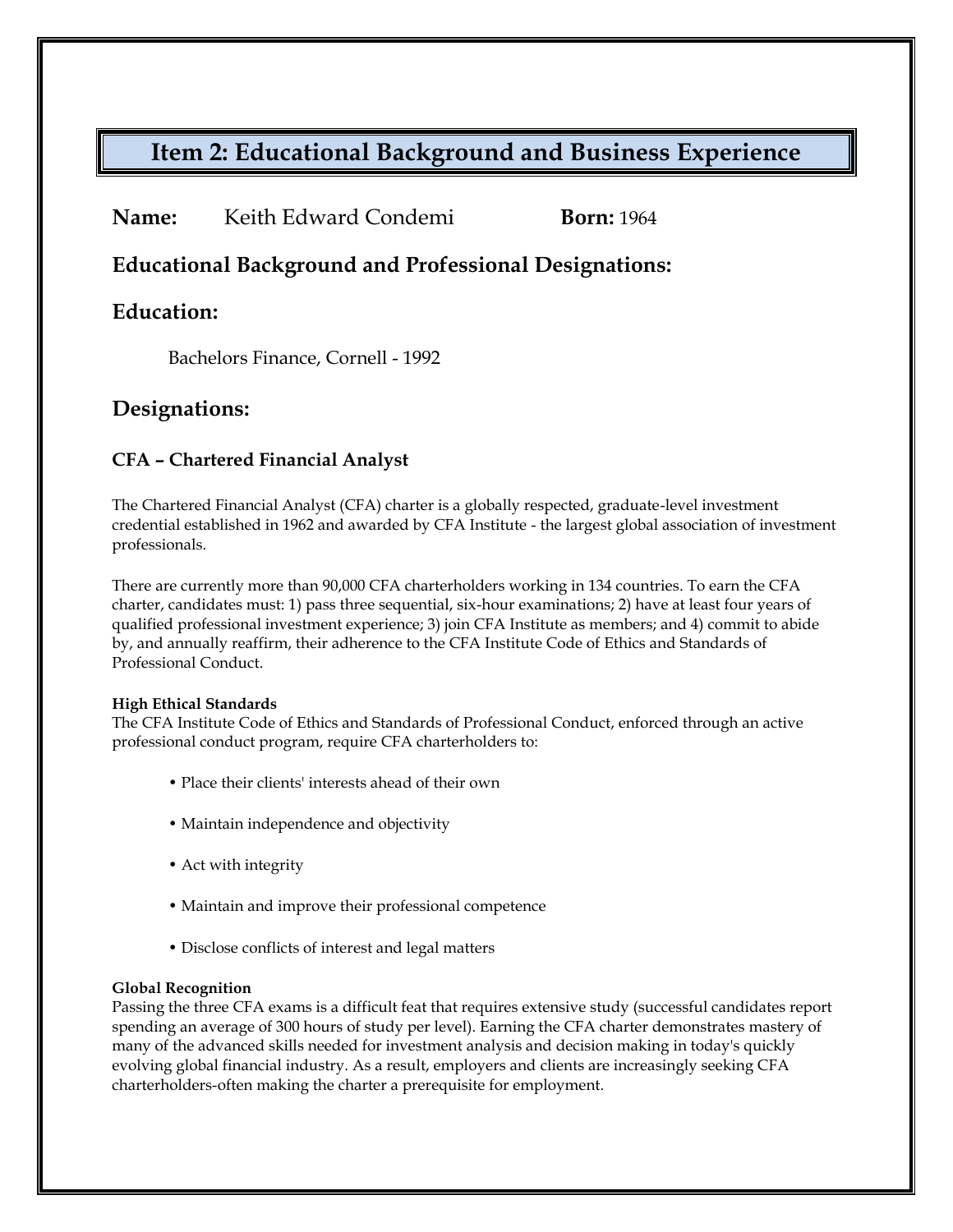Additionally, regulatory bodies in 22 countries and territories recognize the CFA charter as a proxy for meeting certain licensing requirements, and more than 125 colleges and universities around the world have incorporated a majority of the CFA Program curriculum into their own finance courses.

#### **Comprehensive and Current Knowledge**

The CFA Program curriculum provides a comprehensive framework of knowledge for investment decision making and is firmly grounded in the knowledge and skills used every day in the investment profession. The three levels of the CFA Program test a proficiency with a wide range of fundamental and advanced investment topics, including ethical and professional standards, fixed-income and equity analysis, alternative and derivative investments, economics, financial reporting standards, portfolio management, and wealth planning.

The CFA Program curriculum is updated every year by experts from around the world to ensure that candidates learn the most relevant and practical new tools, ideas, and investment and wealth management skills to reflect the dynamic and complex nature of the profession.

To learn more about the CFA charter, visit www.cfainstitute.org.

### **Business Background:**

| $10/2016$ - Present | Principal / Advisor<br>Bright Futures Wealth Management, LLC |
|---------------------|--------------------------------------------------------------|
| 07/1999 - Present   | Member<br>Equimark East                                      |
| $01/2013$ - Present | OSJ, Rep, Advisor<br>Cetera Advisors                         |
| $07/1999 - 01/2013$ | OSJ, Rep, Advisor<br>Vestax                                  |
| $01/2004 - 12/2012$ | OSJ, Rep, Advisor<br>MultiFinancial                          |

### **Item 3: Disciplinary Information**

There are no legal or disciplinary events that are material to a client's or prospective client's evaluation of this advisory business.